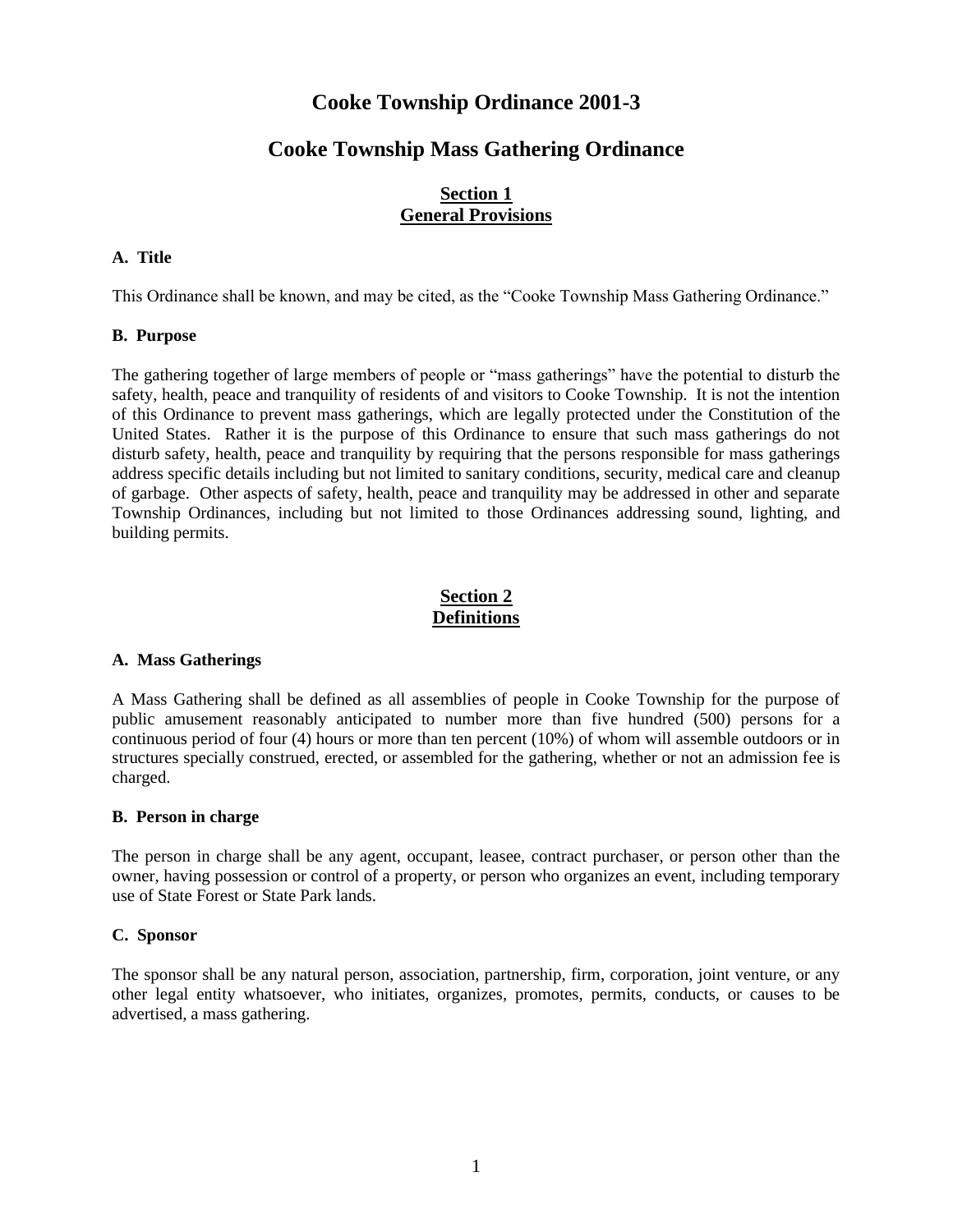# **Section 3 General Limitations**

It shall be unlawful for any person in charge or sponsor to initiate, organize, promote, permit, conduct, or cause to be advertised a mass gathering as defined herewith, unless a permit has been obtained pursuant to this Ordinance.

# **Section 4 Exemptions**

**A.** This Ordinance shall not apply to mass gatherings held on State Forest or State Park land when a state agency is a sponsor and assumes responsibility for any safety, health, peace and tranquility issues arising from the mass gathering.

**B.** The requirements of this Ordinance shall not apply where superceded by County, State, or Federal law.

# **Section 5 Permit Requirement**

## **A. Requirement for Application**

No mass gathering may be advertised or held unless the person in charge, the sponsor, and the property owner (if held on private land) shall jointly apply for and be granted a permit from the Cooke Township Board of Supervisors.

## **B. Age of Applicants**

No applicant shall be under 21 years of age.

## **C. Duration of Permit**

No permit shall be available for a mass gathering of more than forty-eight (48) hours duration unless permit and application specifically allow for an extension of that period.

## **D. Transfer of Permit**

No permit may be transferred or assigned.

#### **E. Dispute over Number of Expected Attendees**

In case of dispute over the number of people reasonably anticipated to attend the public gathering, the decision of the Cooke Township Board of Supervisors shall control.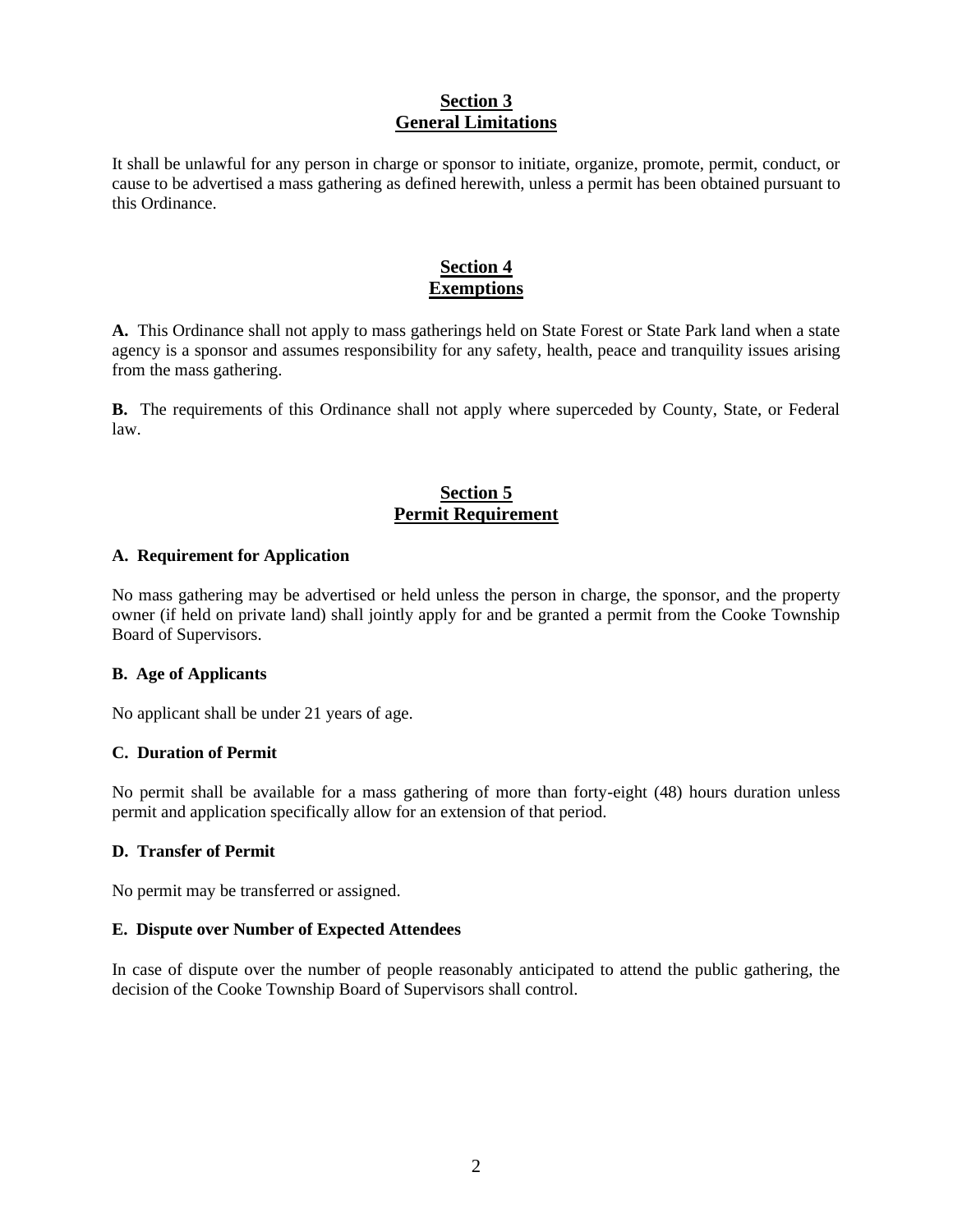# **Section 6 Permit Application**

#### **A. Schedule for Application**

Written application for each mass gathering shall be made to the Cooke Township Board of Supervisors at least sixty (60) days in advance of the mass gathering.

#### **B. Contents of Application**

Written application shall include the following information:

(1) The full legal name, address, and telephone numbers of all sponsors.

(2) The full legal name, address, and telephone numbers of all persons in charge.

(3) The full legal name, address, and telephone numbers of all private property owners where the gathering will be held (if applicable).

(4) If the sponsor-applicant is a partnership or joint venture, then all parties thereto shall sign as applicants. If the sponsor-applicant is a corporation, copies of the articles of incorporation, bylaws, and resolution authorizing the application may be required at the discretion of the Board of Supervisors.

(5) The location and address of the property to be used for the mass gathering.

(6) The program for the mass gathering, or if none is prepared, a narrative statement summarizing the purpose and activities expected to occur.

(7) A diagrammatic sketch plan of the proposed site of the mass gathering showing the locations and dimensions of facilities or services for water and food service, sanitation, sewage and garbage disposal, medical services, parking, and security, as applicable for the type and size of the mass gathering.

(8) A narrative giving specific details of facilities or services for water and food service, sanitation, sewage and garbage disposal, medical services, parking and security, including specific reference to the number of marshals assisting in the control of traffic and supervision of those attending, when applicable for the type and size of the mass gathering.

(a) If the proposed plan does not include any of the above facilities or services, but in the judgement of the Board of Supervisors such facilities or services are reasonably needed due to the type and size of the mass gathering, the application may be rejected until amended, unless reasons for the omission(s) are indicated to the satisfaction of the Board of Supervisors.

(b) Applications must include a written plan for water supply, washing and toilet facilities, and food preparation and service facilities, when applicable to the planned mass gathering, and must comply with all relevant state and county laws relating to the public health.

(c) Applications must include a written statement from the Pennsylvania State Police, Carlisle Barracks, indicating that adequate plans have been made for traffic control and crowd safety.

(d) Any structures specially constructed, erected, or assembled for the gathering must meet all applicable building codes and must be constructed in accordance with all applicable Cooke Township Ordinances, including building permits.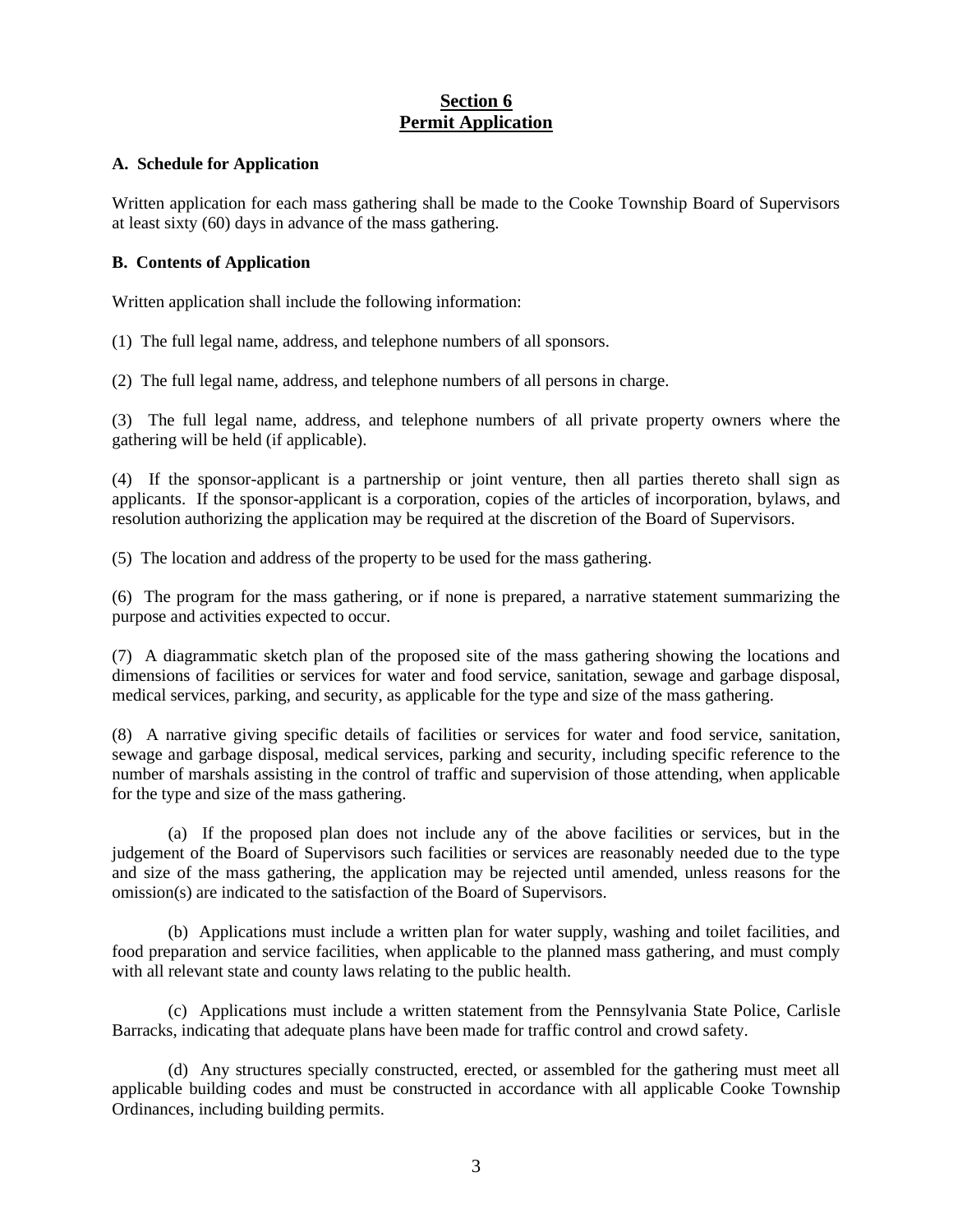(e) An estimate of the cost of provided police protection and emergency service and names and addresses and telephone numbers of those who will be providing those services.

(9) A certified copy of a bond or other suitable financial arrangements, as hereinafter, must be attached to the application.

(10) Examples of proposed advertising of the event, if any.

(11) Applicants' statement that they shall abide by the terms and provisions of this Ordinance, other Cooke Township Ordinances, and all laws, rules and regulations of Cumberland County and the Commonwealth of Pennsylvania and that they will pay for all emergency service and police protection and that they indemnify Cooke Township for any claim for payment of the cost of said security or police protection.

## **C. Fees**

Each application shall be accompanied by a non-refundable cash fee to cover the cost to the Township of inspection, investigation, issuance and administration in the following amounts:

(1) Mass gathering reasonably anticipated to number 500 up to 1000 persons, One Thousand (\$1,000) Dollars.

(2) Mass gathering reasonably anticipated to number 1000 or more persons, One Thousand Five Hundred (\$1,500) Dollars.

## **D. Schedule of Approval**

The Board of Supervisors shall either grant or deny the application Fifteen (15) days prior to the date of the mass gathering.

# **Section 7 Bond of Indemnity, Insurance**

## **A. Requirement for Bond of Indemnity**

Applicants shall submit with their application a corporate bond of indemnity in a form approved by the Township Solicitor, or cash deposit, to save and protect township roads, pavements, bridges, road signs and all other township property from any and all damage that might be caused by vehicles, employees, or participants in the mass gathering, and to be used, if necessary, to restore the premises where such gathering is held to a sanitary condition and pay all charges and losses to the Township for damages to roads, pavements, bridges, road signs and all other township property.

## **B. Added Expense for Special Personnel**

Should the permitted mass gathering necessitate that the Township deploy or employ personnel as a direct result of the mass gathering, such added expense shall be recoverable from the application and/or their indemnitor.

# **C. Amount of Bond**

The Corporate bond of indemnity or cash deposit shall be made in the following amounts: